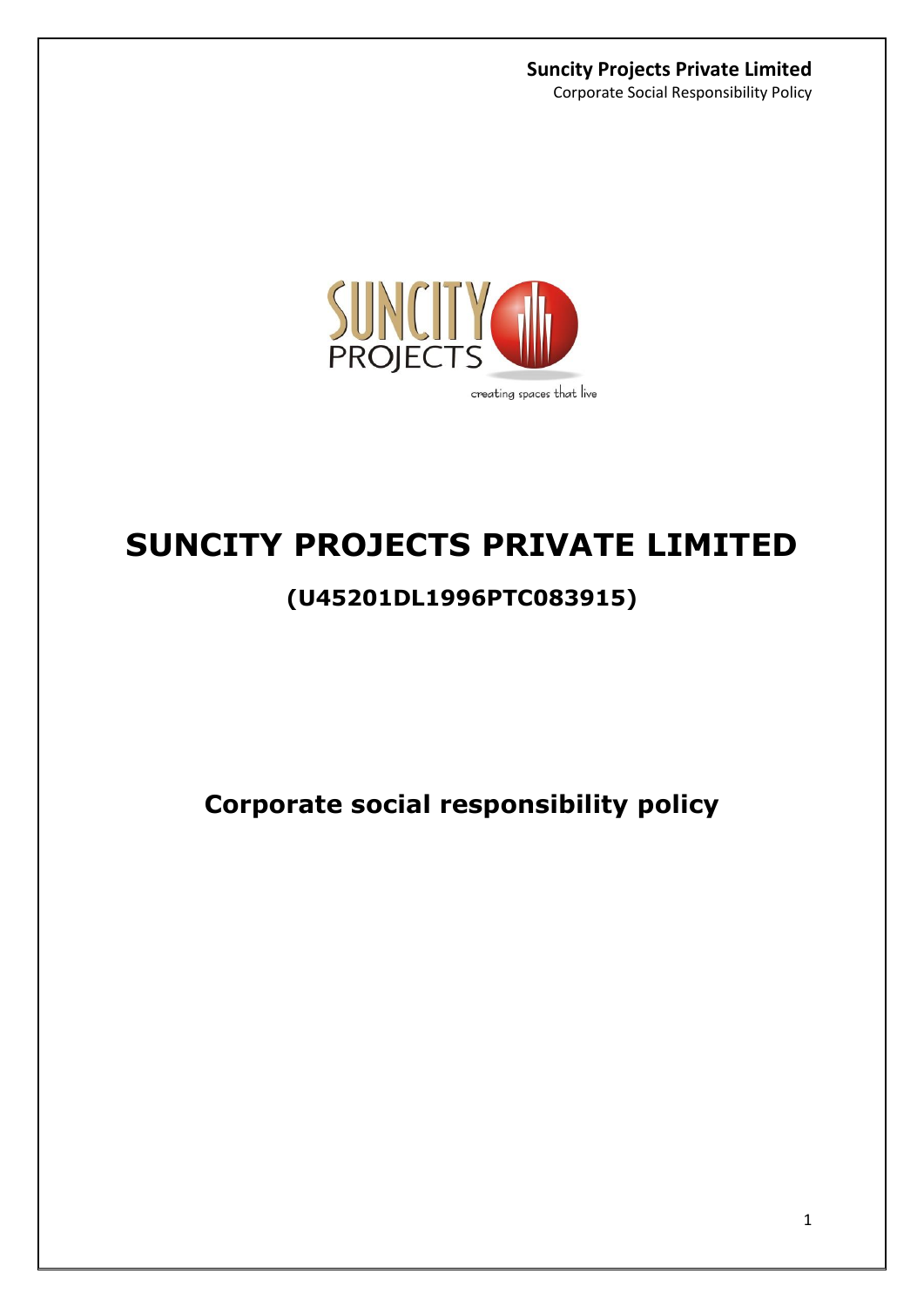# **I. CONCEPT AND VISION**

Corporate Social Responsibility is strongly connected with the principles of Sustainability; an organization should make decisions based not only on financial factors, but also on the social and environmental consequences. Therefore, it is the core corporate responsibility of Suncity Projects Pvt. Ltd. to practice its corporate values through its commitment to grow in a socially and environmentally responsible way, while meeting the interests of its stakeholders.

In this regard, the Company has made this policy which encompasses the Company's philosophy for delineating its responsibility as a Corporate Citizen and lays down the guidelines and mechanism for undertaking socially useful programmes for welfare & sustainable development of the community at large and titles as the "Corporate Social Responsibility (CSR) Policy" which is based as per the Companies Act, 2013 and rules made there under.

This policy has been formulated and recommended by the CSR Committee and adopted by the Board of Directors at its meeting held on  $4<sup>th</sup>$ September, 2014. The Board may, upon recommendation of the CSR Committee, amend or modify this CSR Policy as and when necessary.

# **II. DEFINITIONS**

- a. Board means Board of Directors of the Company.
- b. Corporate Social Responsibility (CSR) means and includes but is not limited to:-

1) Projects or programs relating to activities specified in Schedule VII to the Companies Act, 2013; or

2) Projects or programs relating to activities undertaken by the Board of Directors of the Company in pursuance of the recommendation of the CSR Committee and approved by the Board as per this policy.

- c. CSR Committee means Corporate Social Responsibility Committee constituted by the Board pursuant to section 135 of the Companies Act, 2013.
- d. Company means Suncity Projects Private Limited.
- e. Net Profit means the net profit of the Company as per its financial statement prepared in accordance with the applicable provisions of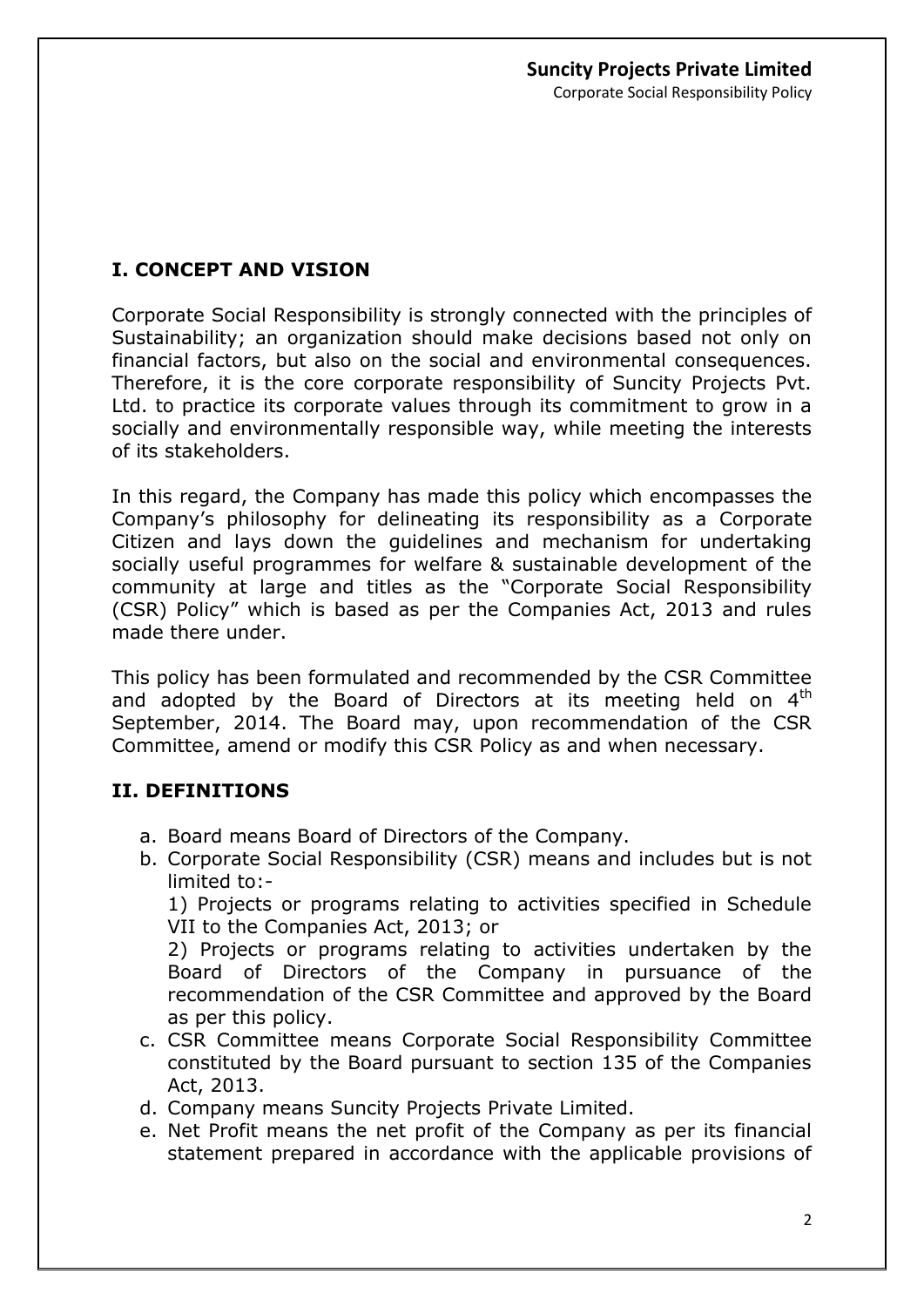Corporate Social Responsibility Policy

the Companies Act, 2013, but shall not include the followings, namely:-

1) Any profit arising from any overseas branch or branches of the Company, whether operated as a separate company or otherwise, and

2) Any dividend received from other companies in India, which are covered under and complying with the provisions of section 135 of the Companies Act, 2013.

Provided that net profit in respect of financial year for which the relevant financial statements were prepared in accordance with the provisions of the Companies act 1956 shall not be required to be recalculated in accordance with the provisions of the Companies Act 2013.

Words and expressions used in this policy and not defined herein but defined under the Companies Act, 2013 shall have the same meanings respectively assigned to them.

#### **III. CONSTITUTION, COMPOSITION AND SCOPE OF CORPORATE SOCIAL RESPONSIBILITY COMMITTEE (CSR COMMITTEE)**

# **(a) Constitution and composition of the CSR Committee**

The CSR initiatives/activities of the Company will be identified and initiated by the CSR Committee comprising of 2 or more members.

The members of the CSR Committee shall elect one of them as the Chairman of the Committee. The CSR Committee shall recommend to the Board the amount of expenditure to be incurred by the Company on CSR activities and the Board will ensure that the activities as are included in the CSR Policy are undertaken by the Company subject to and in accordance with the provisions of section 135 of the Companies Act, 2013.

The composition of CSR Committee shall be disclosed in the Board's report.

# **(b) Scope of the CSR Committee**

The CSR Committee has been set up to: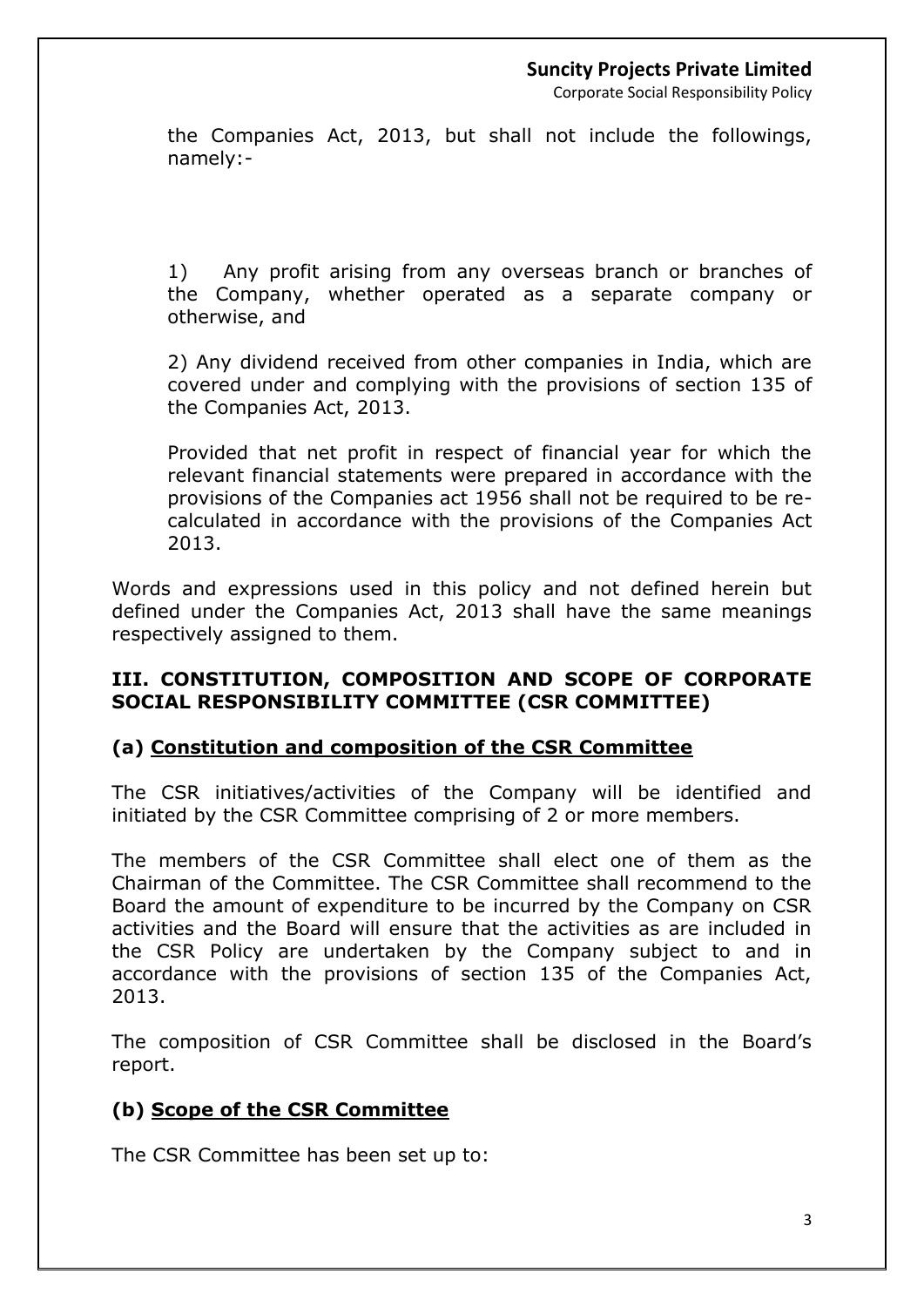Corporate Social Responsibility Policy

- Formulate and recommend to the Board CSR Policy which shall indicate the activities to be undertaken by the Company as detailed in the Schedule VII to the Act
- Recommend the amount of expenditure to be incurred on the activities referred to in the CSR Policy
- Monitor the CSR Policy from time to time

# **(c) Modalities of execution of the CSR Projects**

The modalities of the execution of the CSR projects or programs and their implementation either by the Company itself or through a registered trust or a registered society along with the monitoring process of such projects or programs as approved by the CSR Committee from time to time.

# **IV. CORPORATE SOCIAL RESPONSIBILITY ACTIVITIES**

The Company shall upon the recommendation of its CSR Committee and with necessary approval of the Board, can undertake any of the following activities, as part of its corporate social responsibility initiatives, which are defined in Schedule VII of the Companies Act 2013;

1. Eradicating hunger, poverty and malnutrition, promoting health care including preventive health care and sanitation and making available safe drinking water;

2. Promoting education, including special education and employment enhancing vocation skills especially among children, women, elderly, and the differently abled and livelihood enhancement projects;

3. Promoting gender equality, empowering women, setting up homes and hostels for women and orphans; setting up old age homes, day care centers and such other facilities for senior citizens and measures for reducing inequalities faced by socially and economically backward groups;

4. Ensuring environmental sustainability, ecological balance, protection of flora and fauna, animal welfare, agroforestry, conservation of natural resources and maintaining quality of soil, air and water;

5. Protection of national heritage, art and culture including restoration of buildings and sites of historical importance and works of art; setting up public libraries; promotion and development of traditional arts and handicrafts;

6. Measures for the benefit of armed forces veterans, war widows and their dependents;

7. Training to promote rural sports, nationally recognized sports, Paralympic sports and Olympic sports;

8. Contribution to the Prime Minister's National Relief Fund or any other fund set up by the Central Government for socio-economic development